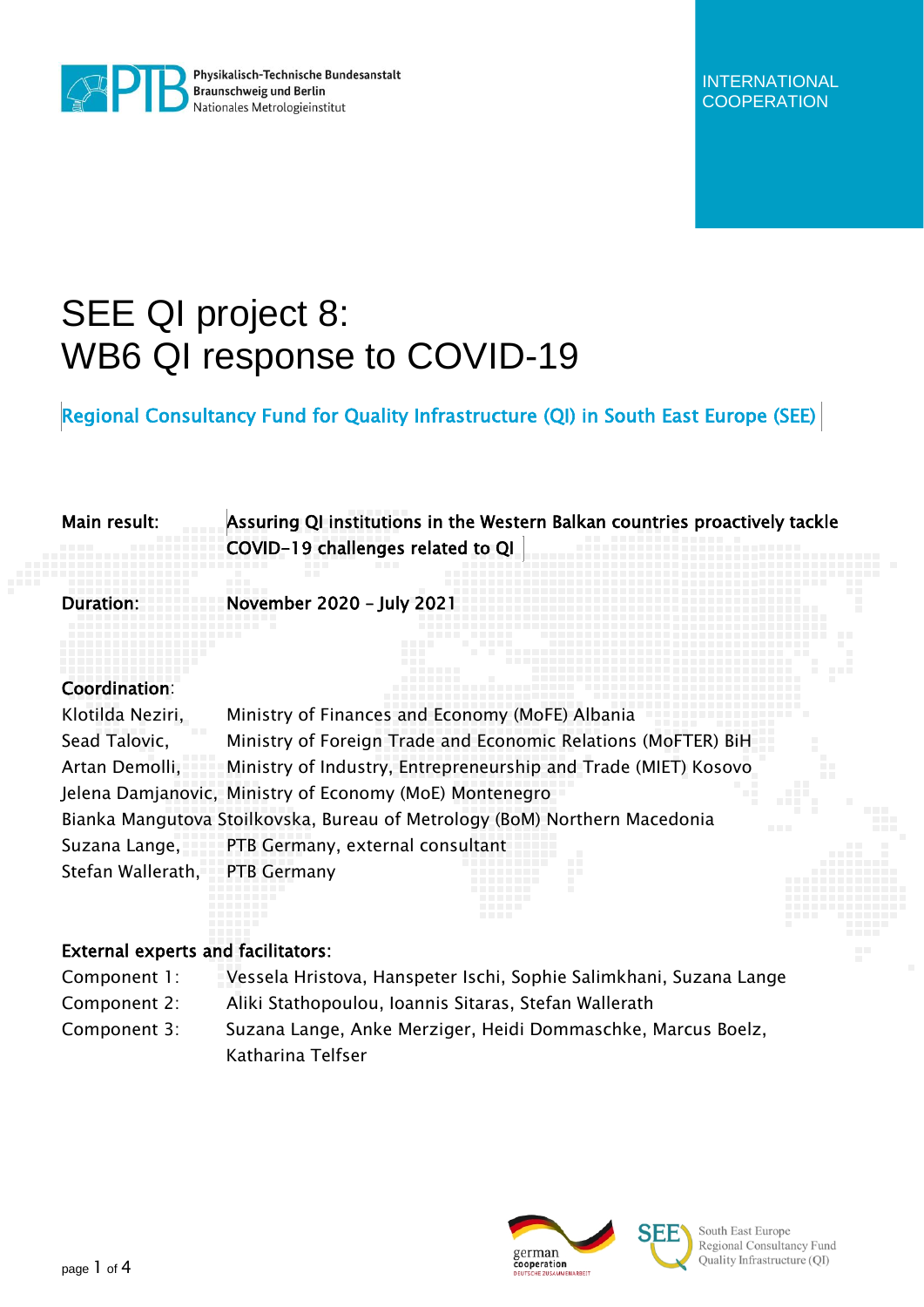

|              | BU-X 3 PPT Virtual training consultancy 210311 sl hd.pdf (Seite 82 von 89)                |             |
|--------------|-------------------------------------------------------------------------------------------|-------------|
| 四 西          | $\Theta$ $\Box$ $\theta$ $\theta$ $\tilde{\theta}$ $\ell$ $\vee$ $\theta$ $\alpha$ Suchen |             |
|              |                                                                                           |             |
| <b>TOOLS</b> |                                                                                           |             |
|              | <b>CO-CREATION &amp; COLLABORATION</b>                                                    |             |
|              | MIRO, MURAL, FLINGA, JAMBOARD, YOPAD >>> INTERACTIVE WHTITEBOARDS                         |             |
|              | SLIDO, MENTIMETER, WOOCLAP, ANSWERGARDEN >>POLLS, PRESENTATION, QUIZ                      |             |
|              | TYPEFORM, GOOGLE FORMS, SURVEYMONKEY >>> SURVEYS & PREQUESTIONS                           |             |
|              | <b>GOOGLE DOC/DRIVE, ETHERPAD &gt;&gt;&gt; JOINT WORKING IN DOCUMENTS</b>                 |             |
|              | <b>WORD/ PPT IN SHARED SCREEN</b>                                                         |             |
|              | TRELLO >>> TO DO/ KANBANBOARD                                                             |             |
|              | <b>KAHOOT &gt;&gt;&gt; PLAY&amp;LEARN</b>                                                 | Ljupcho Dav |
|              | <b>LEARNINGAPPS</b>                                                                       |             |
|              | <b>SLACK, WHATSAPP, MAILINGROUPS &gt;&gt;&gt; COMMUNICATION</b>                           |             |

The new economic, social and health challenges which arose through the spread of the COVID-19 virus have brought forth the need for transnational action. Accordingly, the project's aim was for QI institutions in the Western Balkan countries to proactively tackle Covid-19 challenges related to QI.

E-training "Conducting impactful virtual trainings and remote

The project was implemented through three components.

#### Component 1 focused on QI institutions to mitigate economic consequences of COVID-19

513

The component started with a needs assessment via Western Balkans standards bodies to understand the current situation with regard to the standards which can play a role in strengthening business resilience in the Western Balkan countries. Based on this research, the project team developed the Training of Trainers (ToT) programme on Business Resilience Standards. From March to June 2021, the ToT course was implemented online and covered a comprehensive package of standards related to business resilience, leadership and practical application in case studies. An interactive virtual training approach, a regional network of trainees/ future trainers as well as lectures by Western Balkan trainers who are familiar with the local context guided the participants to become trainers themselves. All trainees, who actively participated in the ToT sessions and who implemented a pilot training after the course, were promoted by the project team in various ways. A substantial output delivered by the ToT-programme is a Business Resilience Standards booklet of 182 pages, put together by the ToT organizers and featuring contributions by the six regional trainers in the course. The publication is available in English, Albanian and Bosnian language.



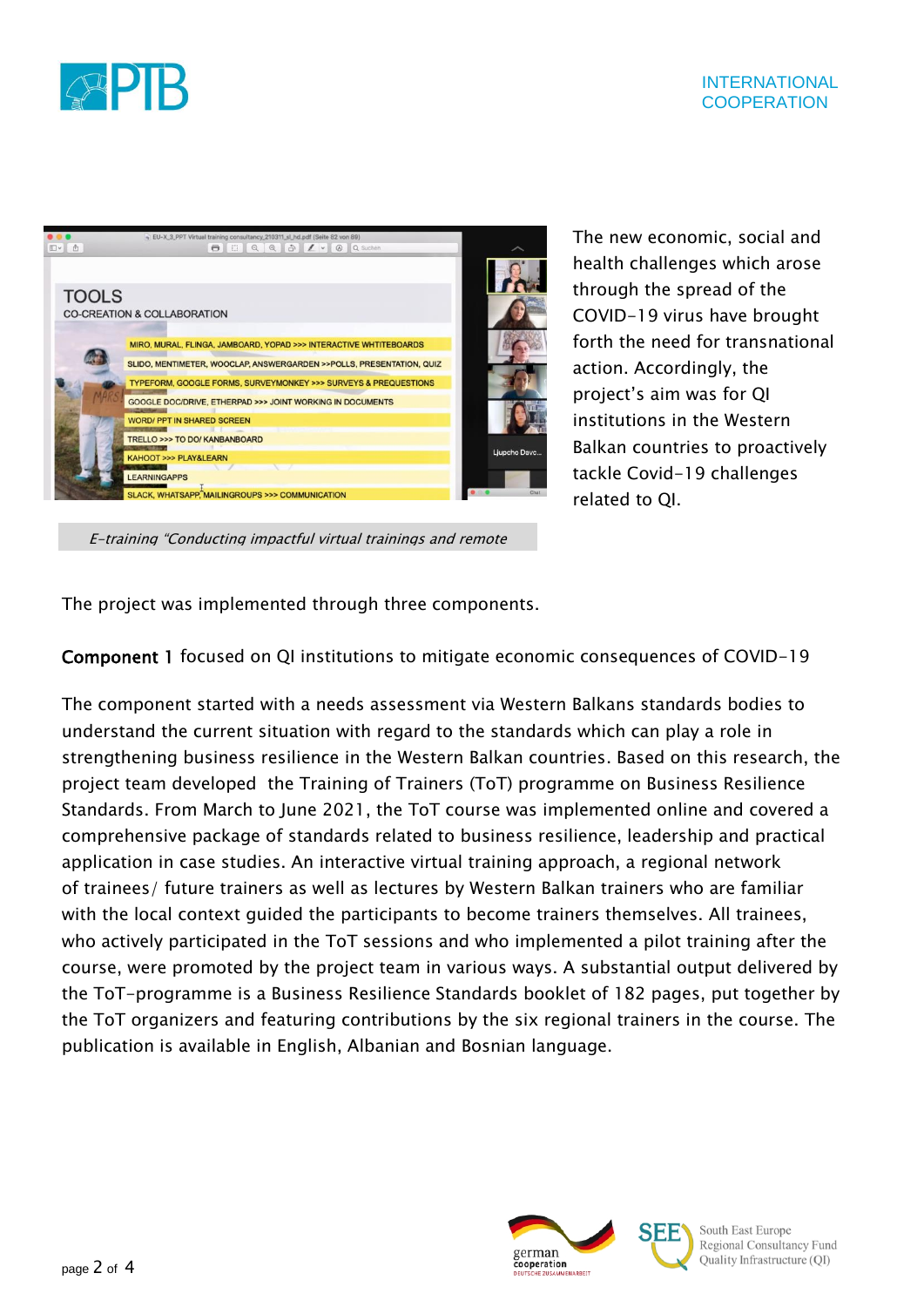

#### Component 2 aimed at QI institutions to offer improved health-related services

PTB procured laboratory equipment for infrared-thermometry calibration for metrology institutes in Albania, Bosnia and Herzegovina, Montenegro and North Macedonia. Once the equipment arrives, if required e-training will be provided making use of recorded (PTB) training sessions.

Additionally, a two-day training on accreditation for SARS-CoV-2 virus identification has been organized where participants learned about how to ensure the quality of the examinations, the safety and efficiency of the examination services, and the safe disposal of samples and medical waste. The second day of the training, attended by 39 participants from four SEE countries' medical laboratories, focused on the PCR test and the serology tests. The results were compiled in a "Guide to Quality for Medical Laboratories Performing Molecular Tests for COVID-19" in order to provide laboratories, performing molecular-based methods for COVID-19, with a framework of requirements, related to EN ISO 15189:2012 in suspected human cases. This guide is available in English and in Albanian.



Handbook "Business Resilience Standards"

Component 3 addressed the need for QI institutions to build up capacities for remote work and cooperation

Correspondingly, three stand-alone e-trainings for participative and empowering virtual collaboration for event organisers, team leaders and trainers were held several times. A virtual exchange of experience on COVID-19 triggered innovations in QI institutions/ services which took place online in March 2021 facilitated an exchange about innovative adaptations that QI institutions have undertaken during the pandemic in order to continue their work. The main focus was on innovations that are likely to persist even after the pandemic has subsided.





South East Europe Regional Consultancy Fund Quality Infrastructure (QI)